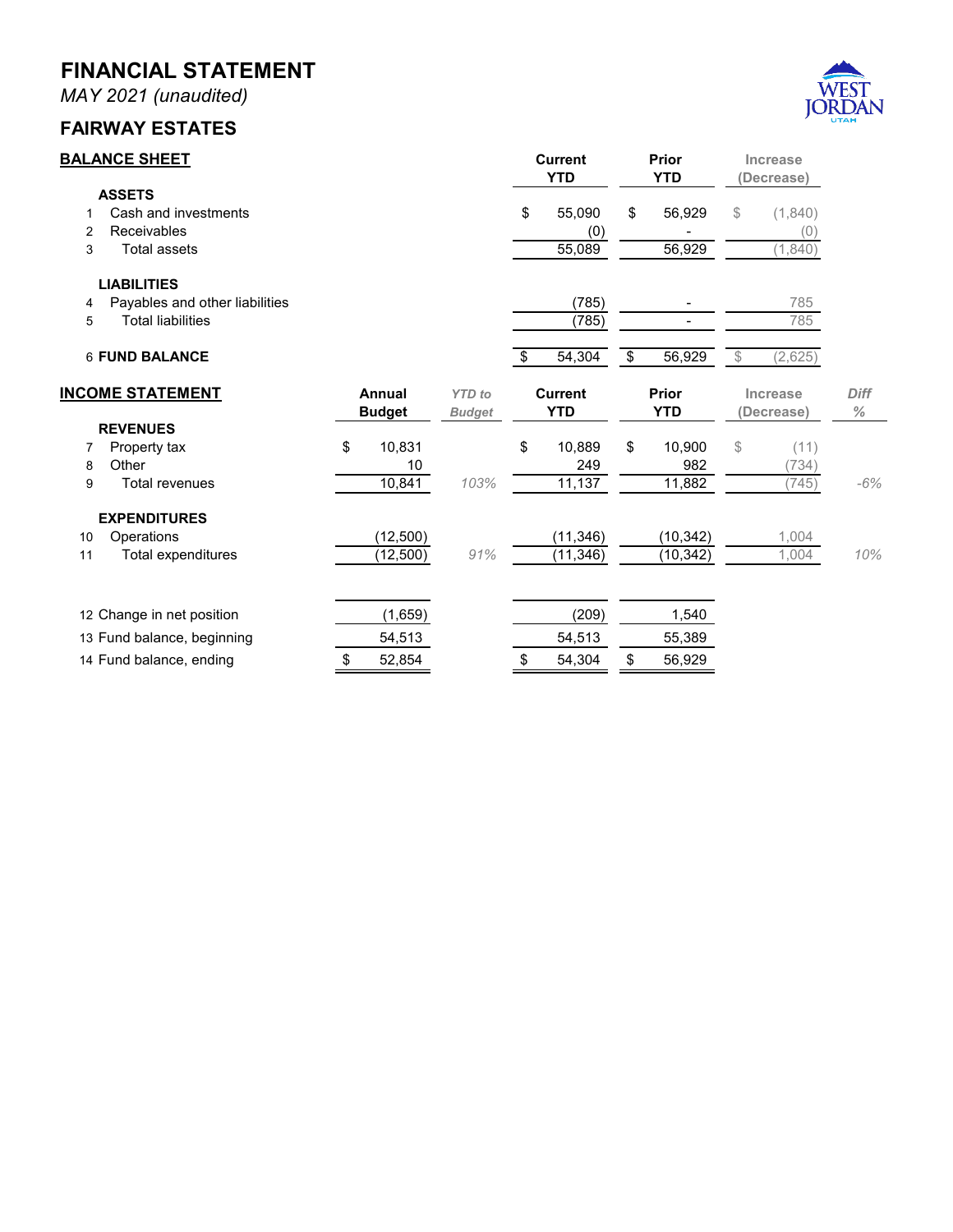## **FINANCIAL STATEMENT**

*MAY 2021 (unaudited)*

## **FAIRWAY ESTATES**



| <b>BALANCE SHEET</b>      |                                |    |                         |                                | <b>Current</b><br><b>YTD</b> |           | Prior<br><b>YTD</b> |           | <b>Increase</b><br>(Decrease) |         |                     |
|---------------------------|--------------------------------|----|-------------------------|--------------------------------|------------------------------|-----------|---------------------|-----------|-------------------------------|---------|---------------------|
|                           | <b>ASSETS</b>                  |    |                         |                                |                              |           |                     |           |                               |         |                     |
| 1                         | Cash and investments           |    |                         |                                | \$                           | 55,090    | \$                  | 56,929    | \$                            | (1,840) |                     |
| 2                         | Receivables                    |    |                         |                                |                              | (0)       |                     |           |                               | (0)     |                     |
| 3                         | <b>Total assets</b>            |    |                         |                                |                              | 55,089    |                     | 56,929    |                               | (1,840) |                     |
|                           | <b>LIABILITIES</b>             |    |                         |                                |                              |           |                     |           |                               |         |                     |
| 4                         | Payables and other liabilities |    |                         |                                |                              | (785)     |                     |           |                               | 785     |                     |
| 5                         | <b>Total liabilities</b>       |    |                         |                                |                              | (785)     |                     |           |                               | 785     |                     |
|                           | <b>6 FUND BALANCE</b>          |    |                         |                                |                              | 54,304    | \$                  | 56,929    | \$                            | (2,625) |                     |
| <b>INCOME STATEMENT</b>   |                                |    | Annual<br><b>Budget</b> | <b>YTD</b> to<br><b>Budget</b> | <b>Current</b><br><b>YTD</b> |           | Prior<br><b>YTD</b> |           | Increase<br>Decrease)         |         | <b>Diff</b><br>$\%$ |
|                           | <b>REVENUES</b>                |    |                         |                                |                              |           |                     |           |                               |         |                     |
| 7                         | Property tax                   | \$ | 10,831                  |                                | \$                           | 10,889    | \$                  | 10,900    | \$                            | (11)    |                     |
| 8                         | Other                          |    | 10                      |                                |                              | 249       |                     | 982       |                               | (734)   |                     |
| 9                         | <b>Total revenues</b>          |    | 10,841                  | 103%                           |                              | 11,137    |                     | 11,882    |                               | (745)   | -6%                 |
|                           | <b>EXPENDITURES</b>            |    |                         |                                |                              |           |                     |           |                               |         |                     |
| 10                        | Operations                     |    | (12, 500)               |                                |                              | (11, 346) |                     | (10, 342) |                               | 1,004   |                     |
| 11                        | Total expenditures             |    | (12, 500)               | 91%                            |                              | (11, 346) |                     | (10, 342) |                               | 1,004   | 10%                 |
|                           |                                |    |                         |                                |                              |           |                     |           |                               |         |                     |
| 12 Change in net position |                                |    | (1,659)                 |                                |                              | (209)     |                     | 1,540     |                               |         |                     |
|                           | 13 Fund balance, beginning     |    | 54,513                  |                                |                              | 54,513    |                     | 55,389    |                               |         |                     |
|                           | 14 Fund balance, ending        |    | 52,854                  |                                |                              | 54,304    | \$                  | 56,929    |                               |         |                     |
|                           |                                |    |                         |                                |                              |           |                     |           |                               |         |                     |